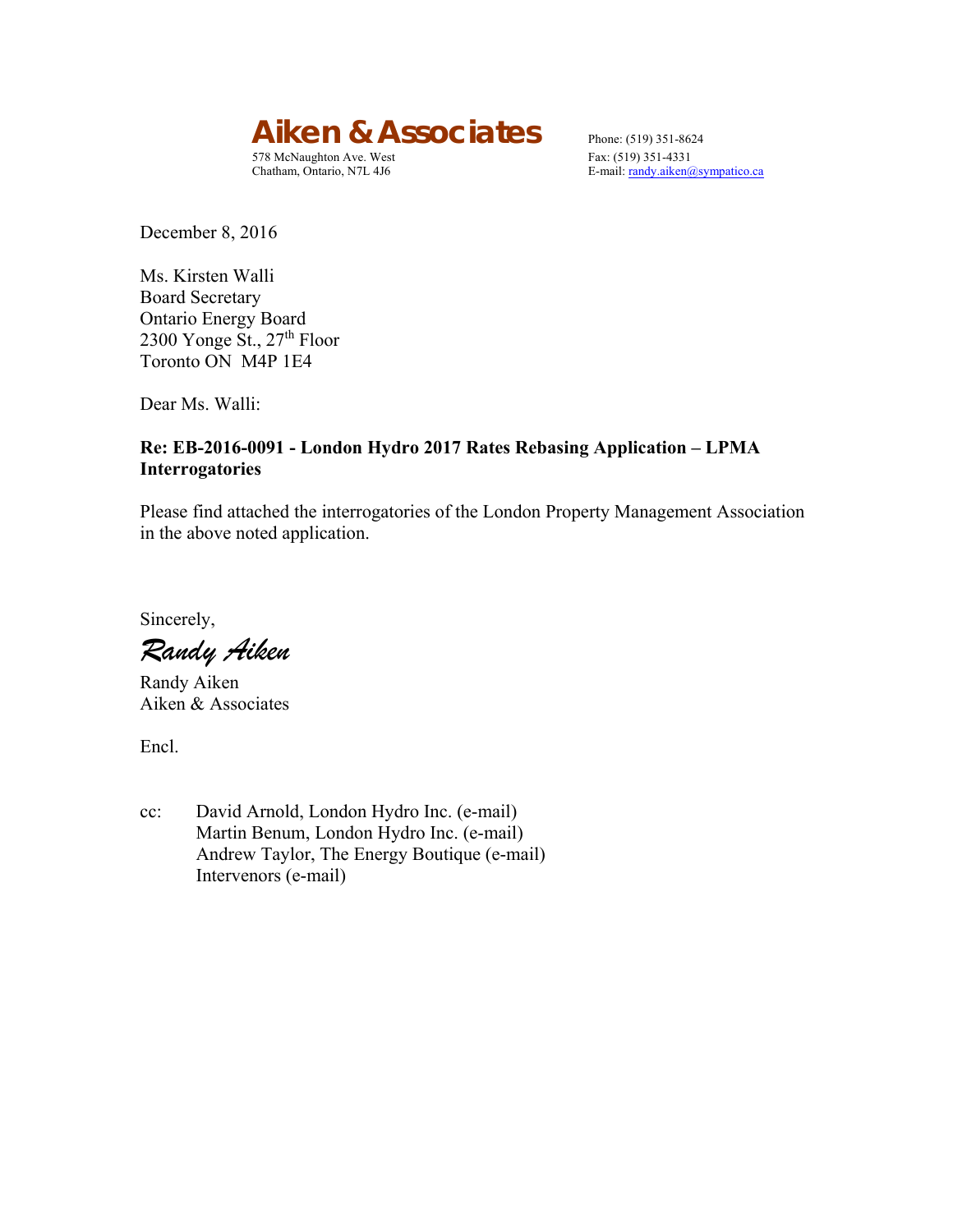**EB-2016-0091** 

# **Ontario Energy Board**

**London Hydro** 

**Application for electricity distribution rates beginning May 1, 2017**

### **INTERROGATORIES OF LONDON PROPERTY MANAGEMENT ASSOCIATION ("LPMA")**

**December 8, 2016**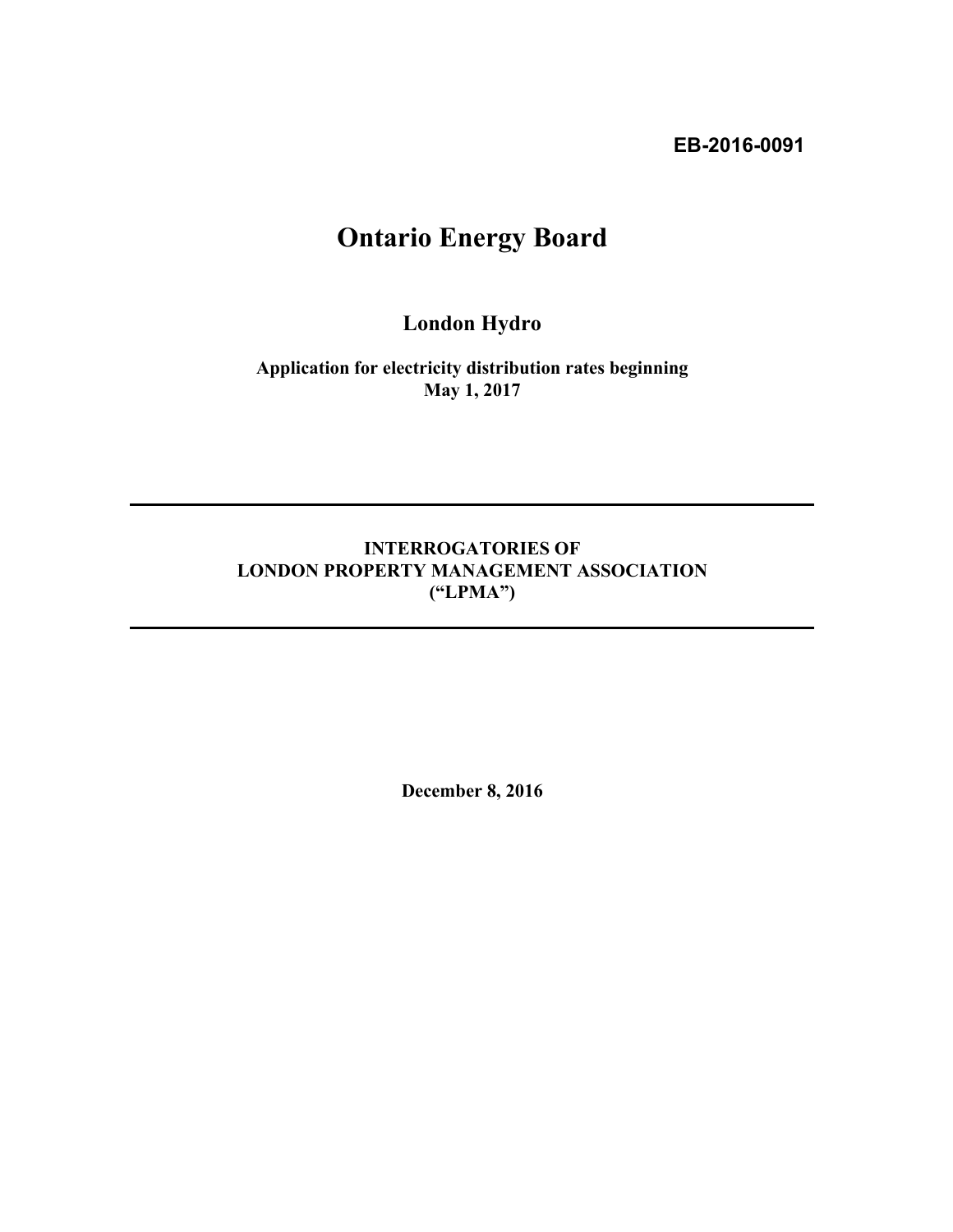### **EXHIBIT 1 – ADMINISTRATIVE DOCUMENTS**

### **1-LPMA-1**

**Ref: Exhibit 1, Tab 2, Schedule 1, Appendix A** 

**Does London Hydro have a comparable 2015 Scorecard MD&A? If so, please file it. If not, when will it be available?** 

#### **1-LPMA-2**

**Ref: Exhibit 1, Tab 3, Schedule 14** 

**The evidence indicates that changes in Appendix A reflected changes in current labour and material rates in each of 2014, 2015 and 2016.** 

**a) Please provide a table that shows for each of 2013 through 2017 the labour and material rates used or forecast to be used.** 

**b) Please provide the incremental revenue generated in each of 2014 through 2016 based on the changes made to labour and material rates.** 

**c) Please explain why London Hydro is not proposing to change the current labour and material rates for 2017.** 

#### **1-LPMA-3**

**Ref: Exhibit 1, Tab 7, Schedule 1** 

**Please update the table at the bottom of page 16 to include the figures for 2016 and 2017 based on the evidence in the application and any updates to the evidence, such as the cost of capital parameters issued on October 27, 2016.** 

#### **1-LPMA-4**

**Ref: Exhibit 1, Tab 7, Schedule 1** 

**a) Please update the table in the middle of page 23 to include the figures for 2016 based on the bridge year evidence in the application.** 

**b) Please confirm that the achieved return on equity shown in the table is calculated in the same manner as the allowed return on equity, including but not limited to the used of deemed equity, the calculation of PILs, the use of interest on deemed debt and the exclusion of any costs not allowed for regulatory purposes, such as donations.**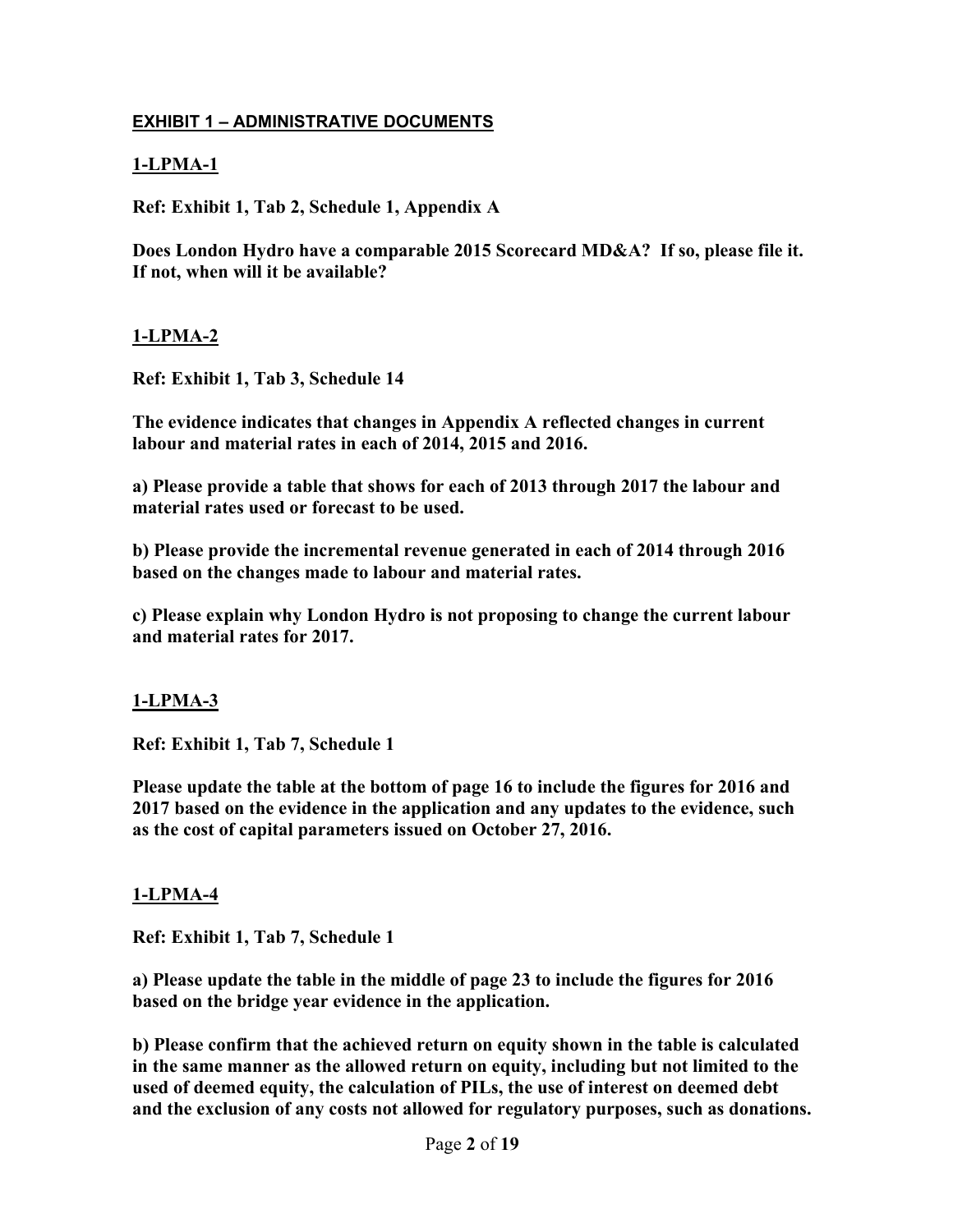**If this cannot be confirmed, please calculate the achieved return on equity that is consistent with the regulatory approach for each of 2011 through 2016.** 

#### **EXHIBIT 2 – RATE BASE**

#### **2-LPMA-5**

**Ref: Exhibit 2, Tab 1, Schedule 2** 

**How many months of actual data are included in the 2016 Bridge year column in Table 2-9?** 

### **2-LPMA-6**

**Ref: Exhibit 2, Tab 2, Schedule 3** 

**On page 78, the "Ready for Service Date" is shown as December 15, 2016. Please confirm that this date is still the target. If this cannot be confirmed, please indicate the current "Ready for Service Date".** 

### **2-LPMA-7**

**Ref: Exhibit 2, Tab 3, Schedule 1** 

**a) Please update Table 2-47 to reflect the most recent year to date actuals available for in-service additions and work in progress, along with the current forecast for the remainder of the year.** 

**b) Based on the changes made to Table 2-47, please provide an updated Table 2-48.** 

**c) For each of the three adjustments made to the depreciation expense shown in Table 2-48 (LH renewable generation, fully allocated depreciation, deferred revenue), please explain why the adjustment is made, whether the amount is included elsewhere in the revenue requirement, and if so, please show the breakdown, if applicable, between capital and OM&A.** 

**d) Please indicate which line items in Table 2-48 are included in the fully allocated vehicle depreciation adjustment of \$1,076,551.** 

#### **2-LPMA-8**

**Ref: Exhibit 2, Tab 3, Schedule 1, Appendix 2-4**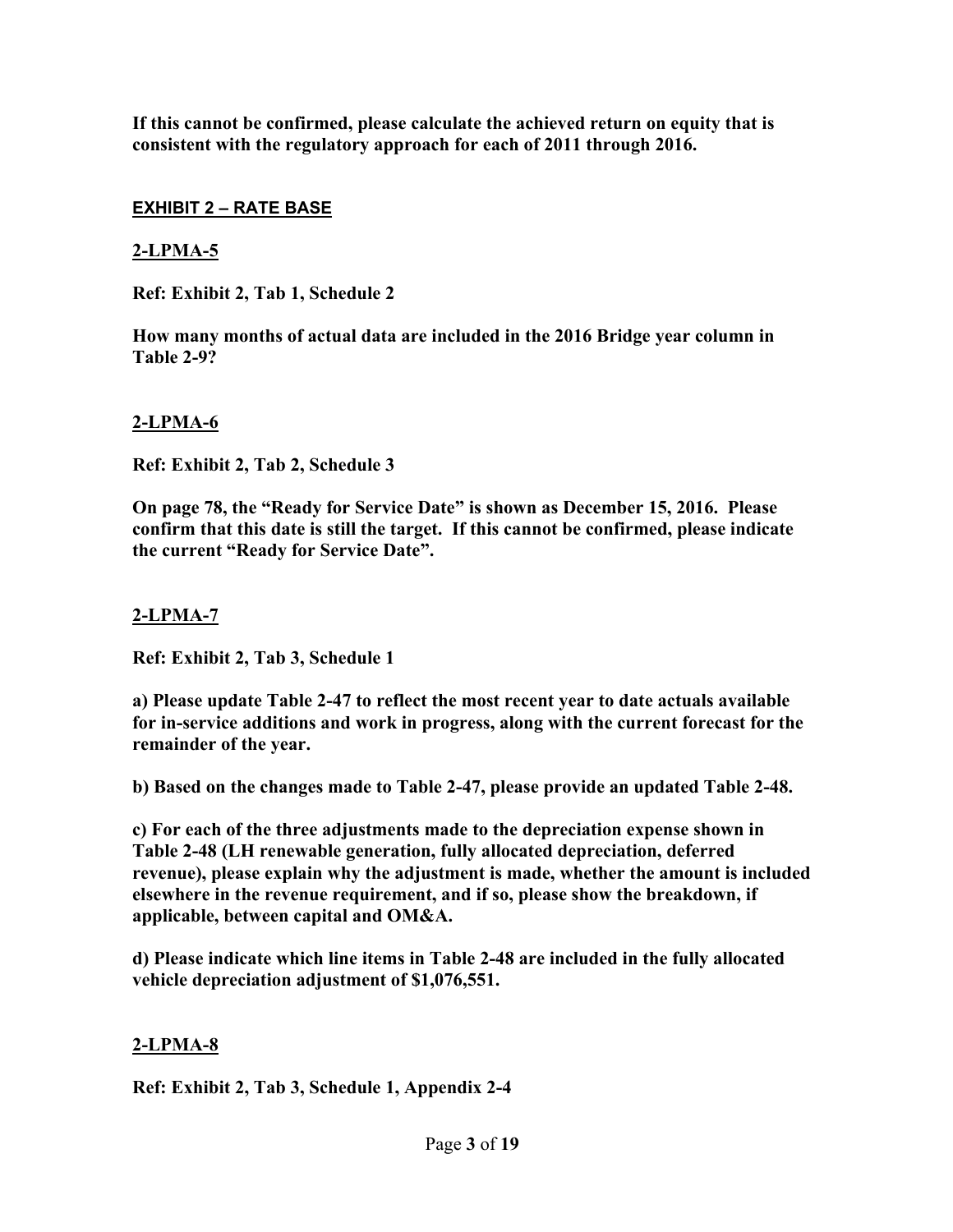**Please explain why London Hydro has used a stretch factor of 0.3% rather than 0.15% in the calculation of the threshold in the capital module.** 

# **2-LPMA-9**

**Ref: Exhibit 2, Tab 3, Schedule 1** 

**a) What is included in the "Other" line shown in Appendix 2-AB?**

**b) Please update Appendix 2-AB to reflect year to date actuals for 2016 along with the forecast for the remainder of the year.** 

**c) What is the expected level of contributions (deferred revenue) to be received, on average over the 2018 to 2021 period?** 

# **2-LPMA-10**

**Ref: Exhibit 2, Tab 3, Schedule 1, Appendix 2-3** 

**In the Navigant study dated October 21, 2011 that was filed in EB-2012-0146 there was a separate line, as shown in Table 8 of that study for "Retailer Expenses". This line item is not shown in Table 2 in the current study. Please explain where these retailer expenses are shown in the current Table 2.** 

# **2-LPMA-11**

**Ref: Exhibit 2, Tab 3, Schedule 1, Appendix 2-3** 

**The billing lag is estimated to be 18.0 days in the current study, unchanged from the 18.0 days in the previous Navigant study filed in EB-2012-0146. In Appendix A of the Board's letter of June 3, 2015 re: Allowance for Working Capital for Electricity Distribution Rate Applications, the billing lag is 17.5 days, based on the median of the observed range of 13.0 to 19.0 days.** 

**a) Please explain why London Hydro's billing lag has not improved since the last Navigant study that took place in 2011.** 

**b) Please explain why London Hydro's billing lag is at the high end of the range noted in the Board letter, relative to other distributors.**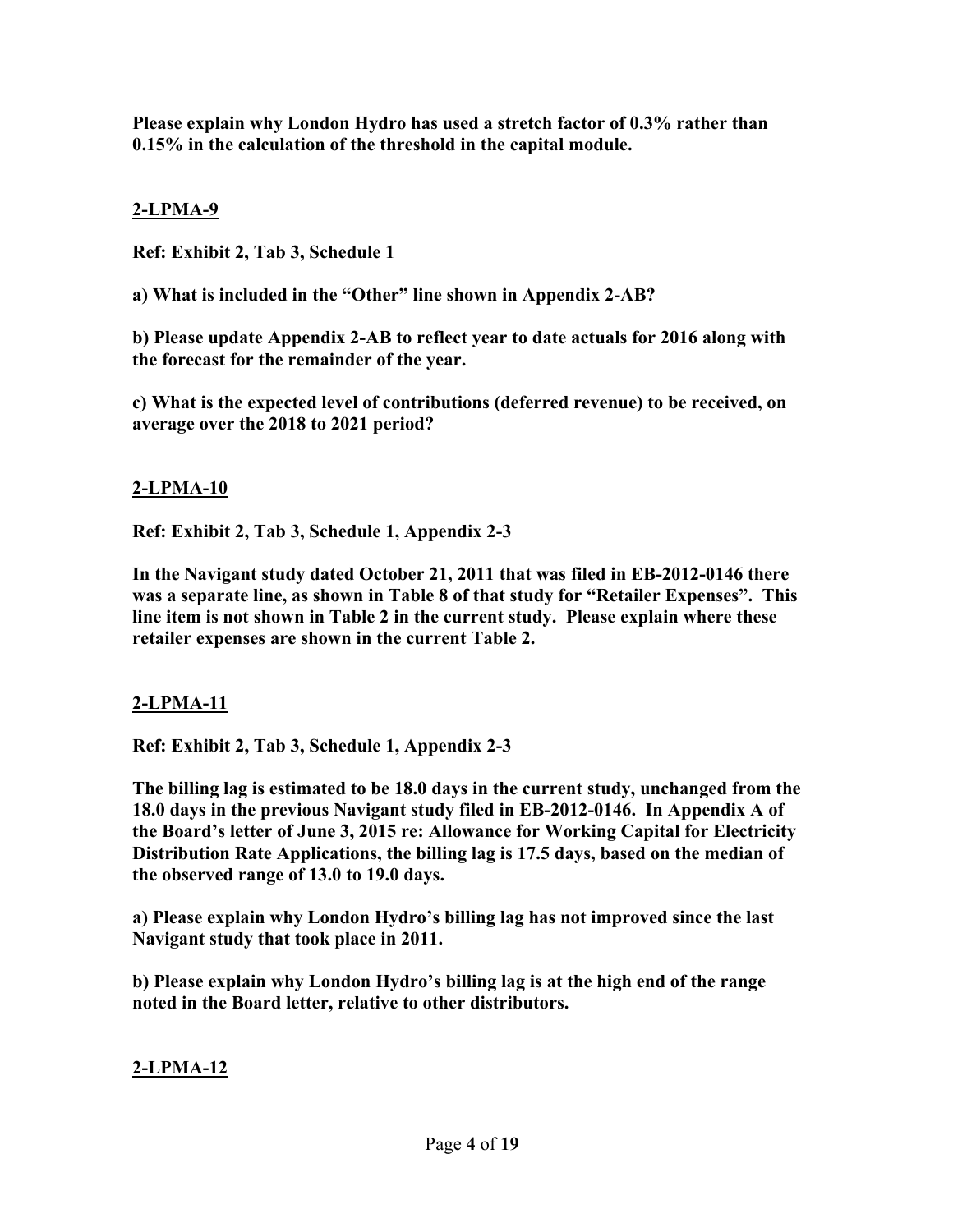**Ref: Exhibit 2, Tab 3, Schedule 1, Appendix 2-3** 

**a) What changes has London Hydro made that has reduced the collections lag from 30.29 days in the 2011 Navigant study to the current estimate of 26.35 days?** 

**b) Has the movement of more customers to electronic and pre-authorized payments reduced the collections lag? Please explain fully.** 

### **2-LPMA-13**

**Ref: Exhibit 2, Tab 3, Schedule 1, Appendix 2-3** 

**In Appendix A of the Board's June 3, 2015 letter, the collection lag was set as the minimum payment period plus allowances for payments by mail as specified in s. 2.6 of the Distribution System Code, which resulted in 22.0 days. The letter also indicated the observed sample range was 21.8 days to 29.1 days.**

**a) What is London Hydro's minimum payment period? If this is different than the 16.0 days noted in s. 2.6.3 of the Distribution System Code, please explain.** 

**b) What proportion (in dollars) of retail revenues do payments made for bills sent by mail?** 

**c) What proportion (in dollars) of retail revenues do payments made for bills sent by e-mail or for which an e-mail is sent to customers indicating their bill is available over the internet?** 

**d) What proportion (in dollars) of retail revenues do payments made for bills sent by any other method? Please describe any other method used.** 

#### **2-LPMA-14**

**Ref: Exhibit 2, Tab 3, Schedule 1, Appendix 2-3** 

**Has London Hydro used the methodology described in s 2.6 of the Distribution System Code to calculate the collection lag, notably the times as specified in sections 2.6.3, 2.6.4, 2.6.5 and 2.6.7? If not, please explain why not.**

#### **2-LPMA-15**

**Ref: Exhibit 2, Tab 3, Schedule 1, Appendix 2-3**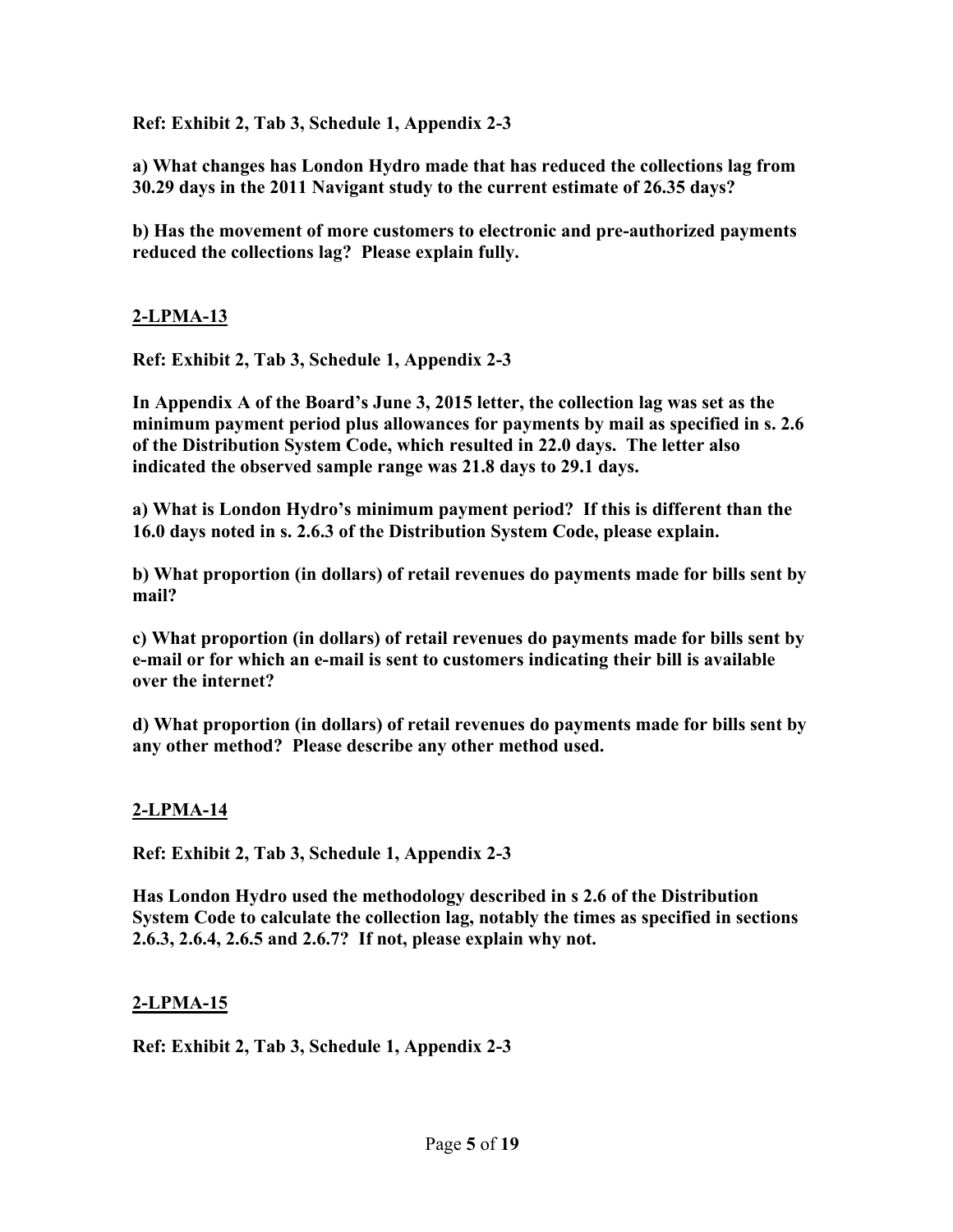**a) With respect to the calculation of the billing lag and collection lag, how has London Hydro/Navigant insured that the three day difference between when a bill is printed and when it is sent by mail has not been double counted as part of the billing lag and as part of the collection lag?** 

**b) Based on the following example, please show the estimated billing and collection lags. The meter is read on July 8 and the bill was printed on July 26. The bill was mailed on July 29, and payment was received on August 28. Please assume all the dates are business days.** 

### **2-LPMA-16**

**Ref: Exhibit 2, Tab 3, Schedule 1, Appendix 2-3** 

**Please provide the receivables aging data noted on page 7 that was used to estimate the collections lag. Please provide the data in a live Excel spreadsheet.** 

### **2-LPMA-17**

**Ref: Exhibit 2, Tab 3, Schedule 1, Appendix 2-3** 

**a) Please provide the data used to calculate the payment processing lag of 1.25 days, showing the payment processing lag for each of the payment methods noted on page 7, along with the customer weights used.** 

**b) Please explain why customer weights were used for the payment processing lag instead of dollar weights?** 

**c) Please provide the weighted average payment processing lag if the weights used were dollars instead of customers. Please show all calculations and data used.** 

**d) Were customer weights used in the calculation of the billing lag and/or collection lag? If yes, please explain fully.** 

#### **2-LPMA-18**

**Ref: Exhibit 2, Tab 3, Schedule 1, Appendix 2-3** 

**Please explain how the net payments to retailers (as noted on page 11) can be positive or negative.**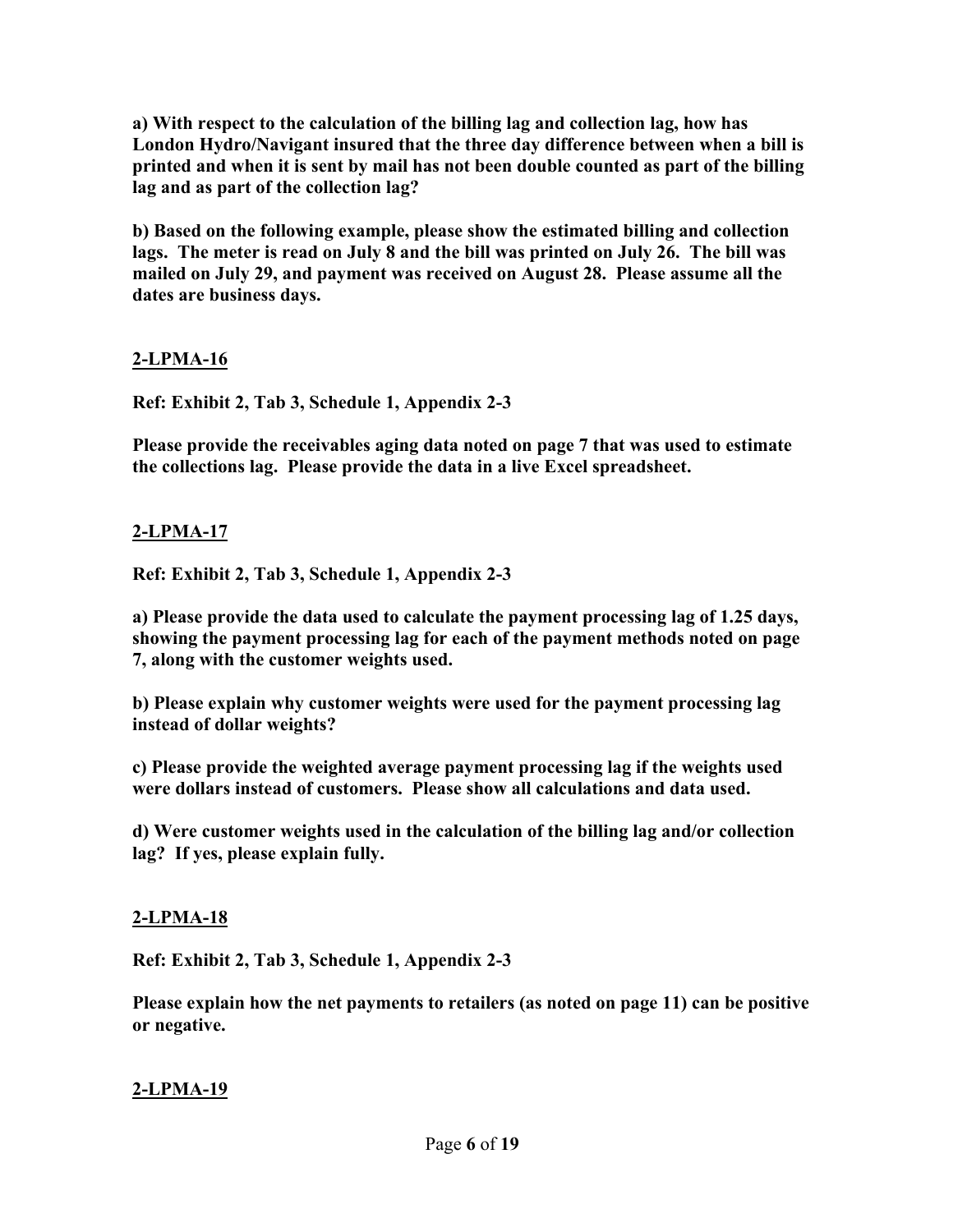**Ref: Exhibit 2, Tab 3, Schedule 1, Appendix 2-3** 

**Please provide the data used and calculations that arrive at the expense lead time for each of the following, as shown in Table 11:** 

**a) Insurance,** 

- **b) Hardware and software prepayments, and**
- **c) Other prepayments.**

#### **2-LPMA-20**

**Ref: Exhibit 2, Tab 3, Schedule 1, Appendix 2-3** 

**a) Please link the smart meter unsecured loan, unsecured loan and revolving loan payments shown in Table 14 of the Navigant report to the loan agreements shown in Appendix 2-OB in Exhibit 5. Are all three of these loans forecast to be in place for 2017?** 

**b) Please provide the data and calculations used to calculate the expense lead time shown for each of the three loans noted in part (a) above.** 

#### **2-LPMA-21**

**Ref: Exhibit 2, Tab 3, Schedule 1, Appendix 2-3** 

**Please provide all assumptions and calculations used to calculate the HST lead times shown in Table 15.** 

#### **2-LPMA-22**

**Ref: Exhibit 2, Tab 3, Schedule 1, Appendix 2-4** 

**Please update the capital module to reflect the current IPI and stretch factors applicable to 2017, the updated cost of capital parameters and any other changes that result from the interrogatory responses.** 

#### **EXHIBIT 3 – OPERATING REVENUE**

**3-LPMA-23** 

**Ref: Exhibit 3**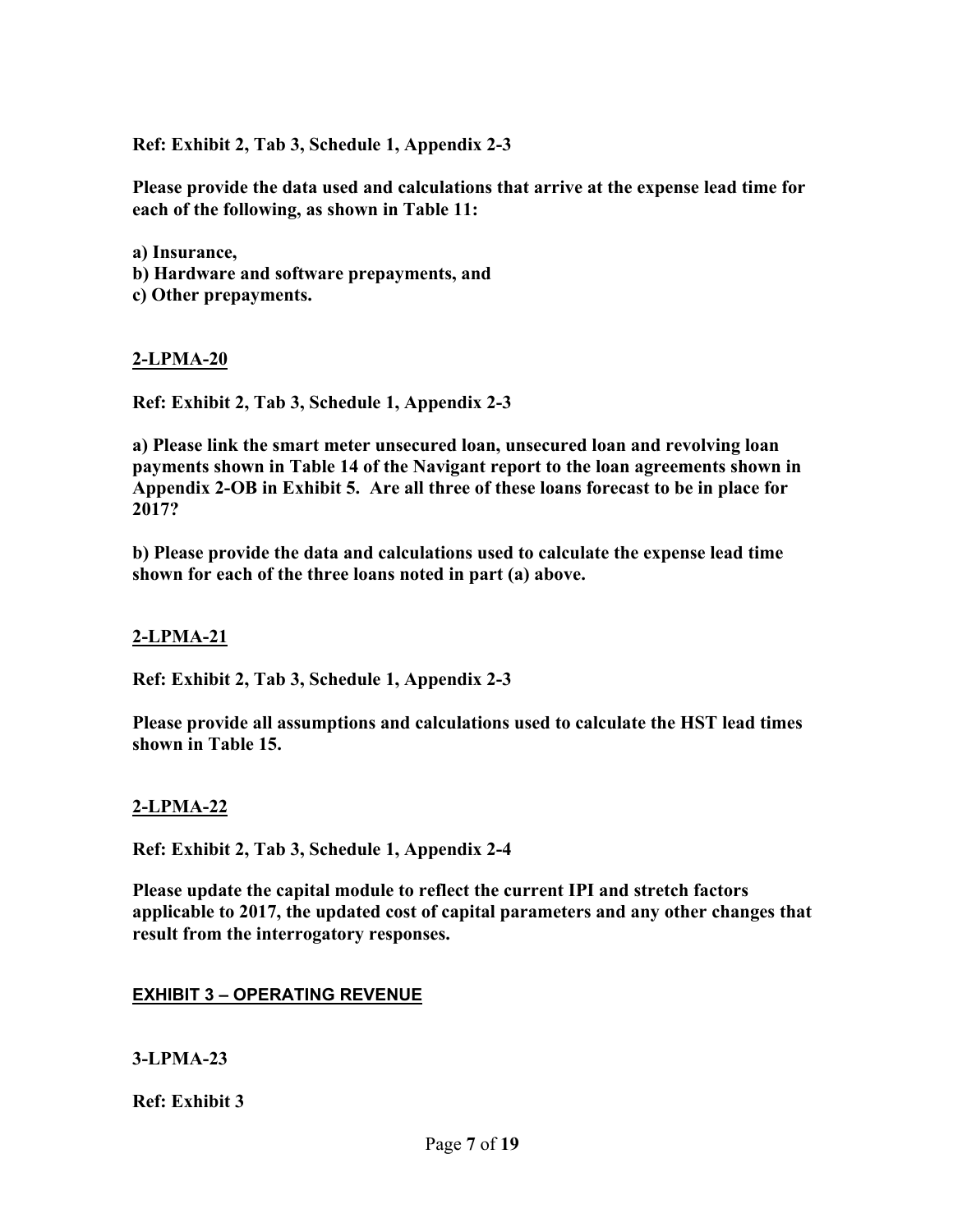**London Hydro has provided a live Excel model for the power purchase equation, but no live models have been provided that show the calculations for the customer additions, the adjustments made for the calculation of the billed kWh load forecast by rate class or the kW forecasts. Please provide the live Excel spreadsheets that include these calculations.** 

### **3-LPMA-24**

**Ref: Exhibit 3, Tab 1, Schedule 2** 

**a) At page 2 the evidence indicates an adjustment was made to the historical purchases for the loss of one large customer. Please confirm that this adjustment removed all of the consumption over this historical period associated with this customer. If this cannot be confirmed, please explain fully what the adjustment was.** 

**b) Did London Hydro estimate the losses associated with the consumption of the large customer and remove these losses from the historical purchases? If yes, please explain how the losses were calculated. If no, please explain why not.** 

**c) Please provide a live Excel spreadsheet that shows the calculation of the historical purchases used in the power purchase equation, including the adjustment for the one large user that has ceased operations and any other adjustments made to the historical data.** 

**d) Please include in the above Excel spreadsheet the monthly consumption over the 2006 through 2015 period for the one large use customer that is now a GS>50 customer. Please confirm that these volumes were retained in the historical data used to estimate the power purchase equation.** 

**e) Please also include in the above noted Excel spreadsheet the monthly data for the four WMP participants noted on page 17.** 

#### **3-LPMA-25**

**Ref: Exhibit 3, Tab 1, Schedule 2, page 6** 

**Please explain what London Hydro means by "Normalized Value" in Table 3.1.2.1. In particular, are the figures shown the forecasted consumption figures based on actual weather or are they the forecasted consumption figures based on normal weather?**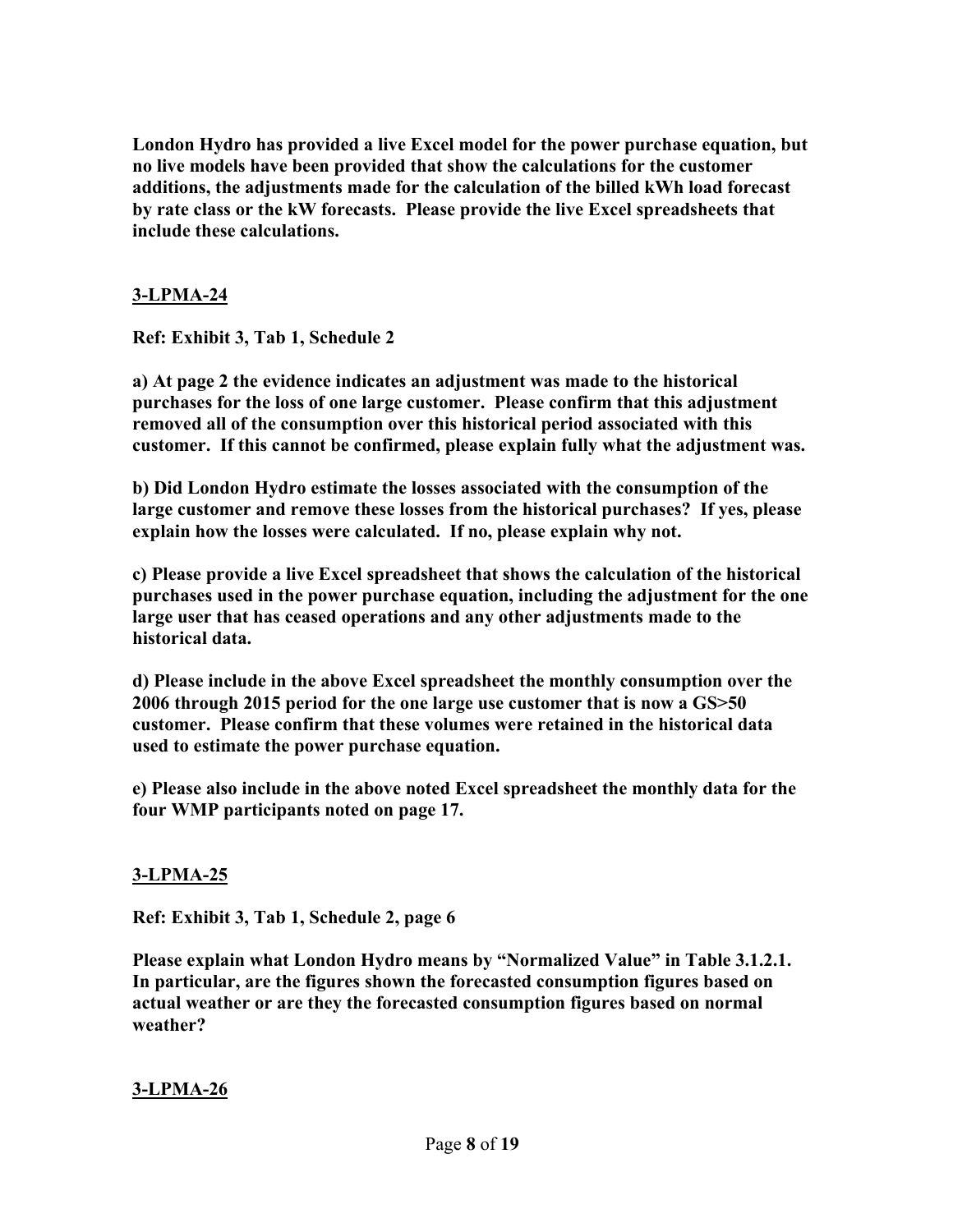**Ref: Exhibit 3, Tab 1, Schedule 2, page 7** 

**Please confirm that London Hydro used the average loss factor for 2006 through 2015, not 2007 through 2015 as stated in the evidence. If this cannot be confirmed, please explain why 2006 was omitted from the calculation of the average.** 

### **3-LPMA-27**

**Ref: Exhibit 3, Tab 1, Schedule 2, page 11** 

**Please provide the actual number of customers/connections for each of the rate classes shown in Table 3.1.2.5 for the last month of actuals available for 2016 and the corresponding number of customers for the same month in 2015.** 

### **3-LPMA-28**

**Ref: Exhibit 3, Tab 1, Schedule 2, page 16** 

**Please explain why London Hydro used 100% of the 2015 savings and 50% of the 2016 savings in Table 3.1.2.12 in the calculation of the 2017 load forecast adjustment rather than 50% of the 2015 savings (since 50% of the 2015 savings are already built into the regression equation) and 100% of the 2016 savings.** 

### **3-LPMA-29**

**Ref: Exhibit 3, Tab 1, Schedule 2, pages 9 & 17** 

**a) Please explain how the geometric mean of 99.82% was calculated in Table 3.1.2.14. In particular, please explain how this figure can be less than 100% when the four years of data show an increase in kWh's.** 

**b) The evidence indicates that the regression analysis to derive the forecasted purchased kWh inherently excludes the kWh related to the WMPs (page 17). The evidence also states that these customers were removed from the historical data since becoming WMPs in 2012 (page 9). Did London Hydro remove the historical data from the entire 2006 through 2015 period before using that data to estimate the power purchase equation? If not, please indicate in the response to 3-LPMA-24 part (e) above the kWhs included in the historical data used to estimate the power purchase equation and the kWhs removed from the historical data.**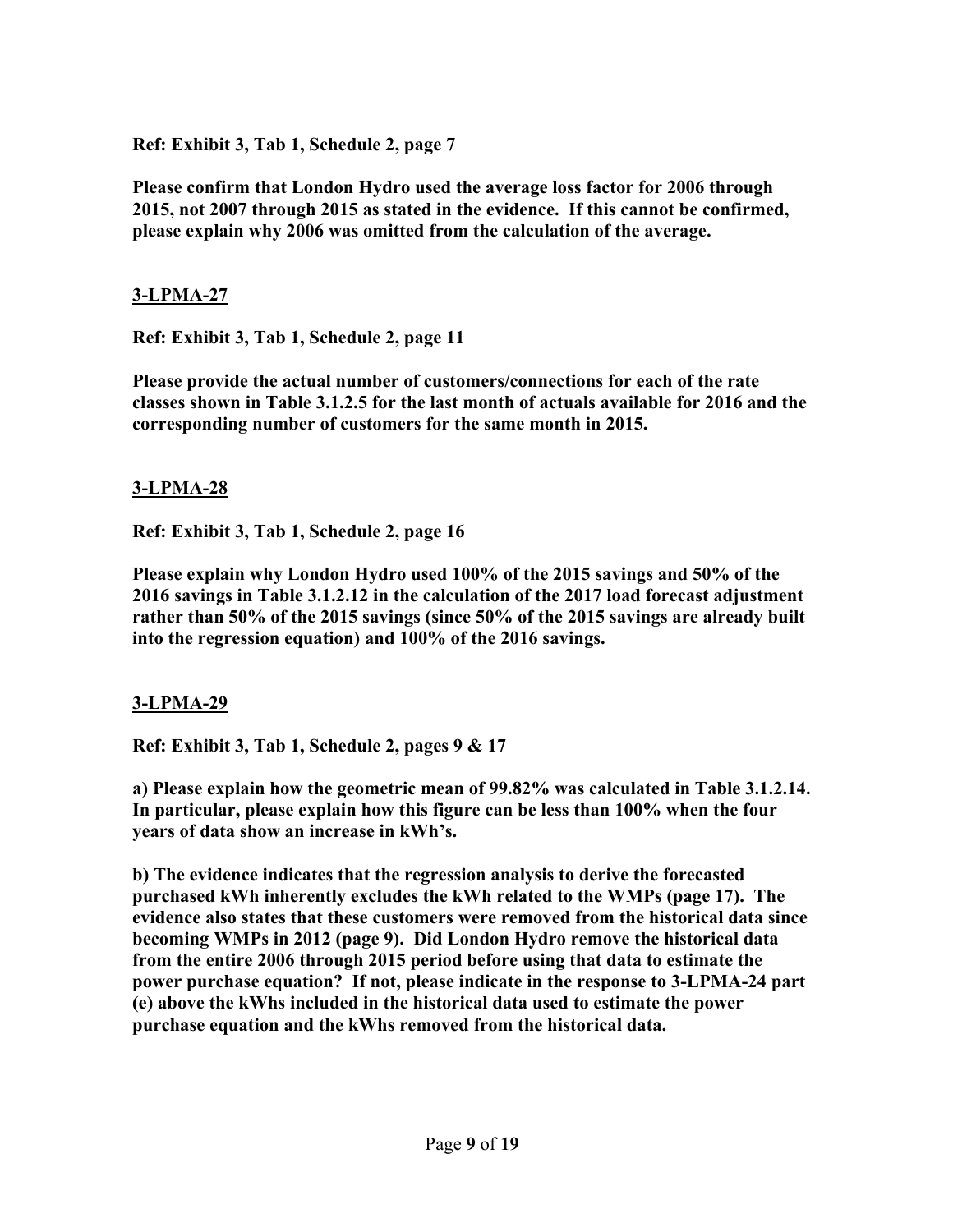**c) There is a reference to the "WMP" tab of the load forecast model (page 9) for a separate forecast of the WMP customers. This tab cannot be found. Please indicate where it is located, and which live Excel model it is included in.** 

### **3-LPMA-30**

**Ref: Exhibit 3, Tab 1, Schedule 2, page 7** 

**a) Please explain why the population variable has been retained in the equation, even though it is not significant at an 80% level of confidence.** 

**b) In the previous COS application, the equation included the number of customers. Please explain why this variable was not tried in the current equation.** 

**c) Please provide a live Excel spreadsheet that includes both historical (2006 through 2015) and forecast (for 2016 and 2017) data for Ontario Real GDP and the number of customers in addition to the variables used in the power purchased forecast model.** 

### **3-LPMA-31**

**Ref: Exhibit 3, Tab 3, Schedule 1** 

**Please update the table on page 7 to reflect actual data for 2016. If actual data for all of 2016 is not yet available, please provide the most recent year-to-date actual revenues in the same level of detail as found in the table, along with the corresponding figures for 2015.** 

### **3-LPMA-32**

**Ref: Exhibit 3, Tab 3, Schedule 1 & Exhibit 4, Tab 1, Schedule 5** 

**For each of the test year cost recoveries shown in Table 4-93, please indicate where they are included in the table on page 7 of Exhibit 3, Tab 3, Schedule 1. For any cost recovery shown in Table 4-93 that is not included in the other operating revenue table, please confirm that the revenues are used as offsets to various OM&A accounts. If this cannot be confirmed, please explain fully.** 

### **EXHIBIT 4 – OPERATING EXPENSES**

### **4-LPMA-33**

**Ref: Amendment to 2017 Cost of Service Application dated December 2, 2016**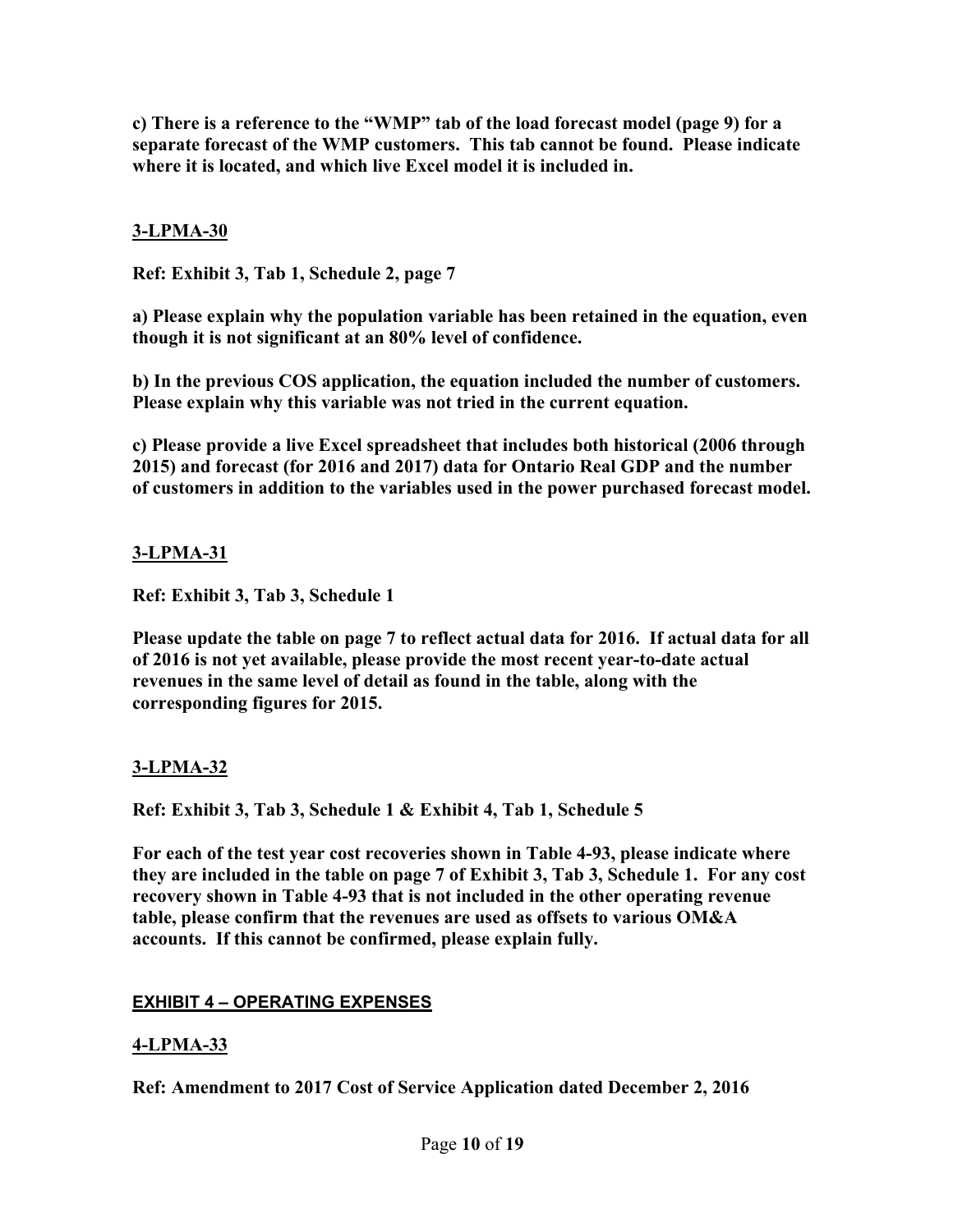**a) Please provide an updated live Excel spreadsheet that reflects the increase of \$300,000 in billing and collecting expenses as noted in the Amendment.** 

**b) Please provide the basis, assumptions and calculations to support the calculations of the reduction in the value of the service provided by London Hydro of \$300,000 (page 2) and the incremental annual expenses and potential losses of \$425,000 (page 3).** 

**c) Please explain how the following paragraph, taken from the conditions of service is compliant with the distribution system code:** 

*"In the event of partial payments, payments shall be allocated to the competitive and non-competitive electricity costs based on the ratio of the amounts billed for each category."* 

**In particular, please explain the relationship between competitive electricity costs, non-competitive electricity costs and the electricity charges and charges for other goods and services as noted in section 2.2.6 of the distribution system code.** 

**d) Please break down the \$425,000 figure noted on page 3 into the incremental annual expense and the potential losses.** 

**e) Prior to the change in the distribution system code, who was responsible for the bad debt and collection expenses associated with the non-electric charges?** 

**f) Based on the changes in the distribution system code, who is responsible for the bad debt and collection expenses associated with the non-electric charges?** 

**g) Please break out the collection and bad debt expense associated with the nonelectric charges based on the current distribution system code and on the allocation that previously existed.** 

### **4-LPMA-34**

**Ref: Exhibit 4, Tab 1, Schedule 5, page 16** 

**a) Are the number of FTE's and number of customers shown in Table 4-3 calculated in the same manner as the figures provided in the corresponding table (Appendix 2- L) provided in EB-2012-0146? If no, please explain any change in the calculation methodology.** 

**b) Please provide the corresponding 2012 figures for the number of FTE's and number of customers.**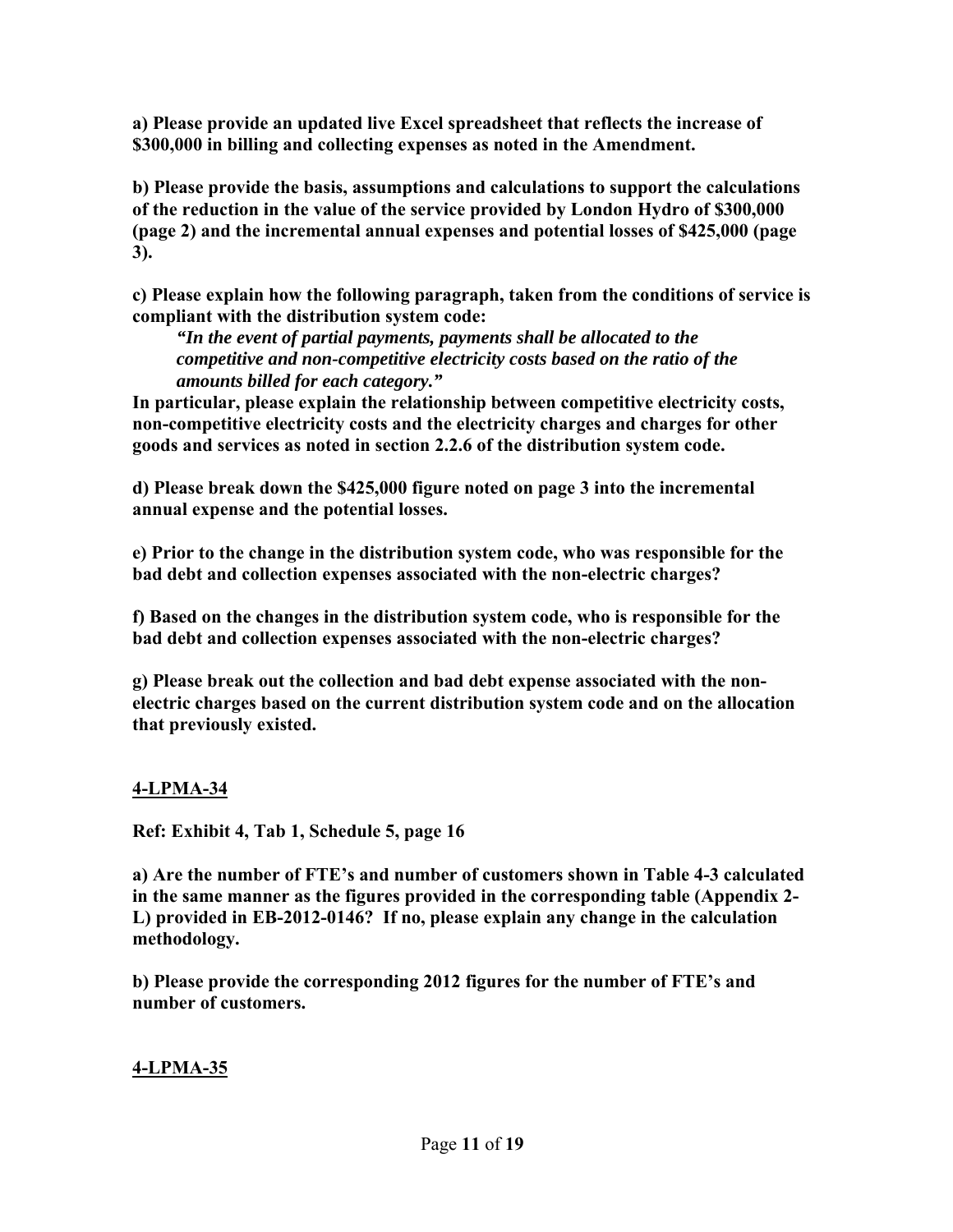**Ref: Exhibit 4, Tab 1, Schedule 5, page 18** 

**a) Please explain the type of computer hardware that is not required as the result of cloud services.** 

**b) Are there any increases in computer hardware costs as a result of the movement to cloud services?** 

**c) Please split the computer hardware and software depreciation costs shown in Table 4-5 into two components – hardware and software.** 

**d) What is the associated increase in OM&A expenses related to the use of cloud services?** 

**e) What is the associated reduction in capital expenditures related to computer hardware and software as a result of the use of cloud services?**

#### **4-LPMA-36**

**Ref: Exhibit4, Tab 1, Schedule 5, page 39** 

**a) Please break out the bad debt expense shown into bad debt related to electric services and bad debt related to other goods or services.** 

**b) What is the collection cost included in the revenue requirement associated with the collection of overdue payments related to charges for other goods or services?** 

#### **4-LPMA-37**

**Ref: Exhibit 4, Tab 1, Schedule 5, page 333** 

**a) Please update Table 4-60 to reflect actual data for 2016. If actual data for 2016 is not yet available, please update the 2016 bridge year forecast to reflect the most recent year-to-date actuals available, along with the current forecast for the remainder of the year.** 

**b) If actual 2016 data is not yet available for the entire year, please provide the most recent year-to-date actuals available in the same level of detail as shown in Table 4- 60 for 2016, along with the corresponding period in 2015.** 

#### **4-LPMA-38**

**Ref: Exhibit 4, Tab 1, Schedule 5, page 334**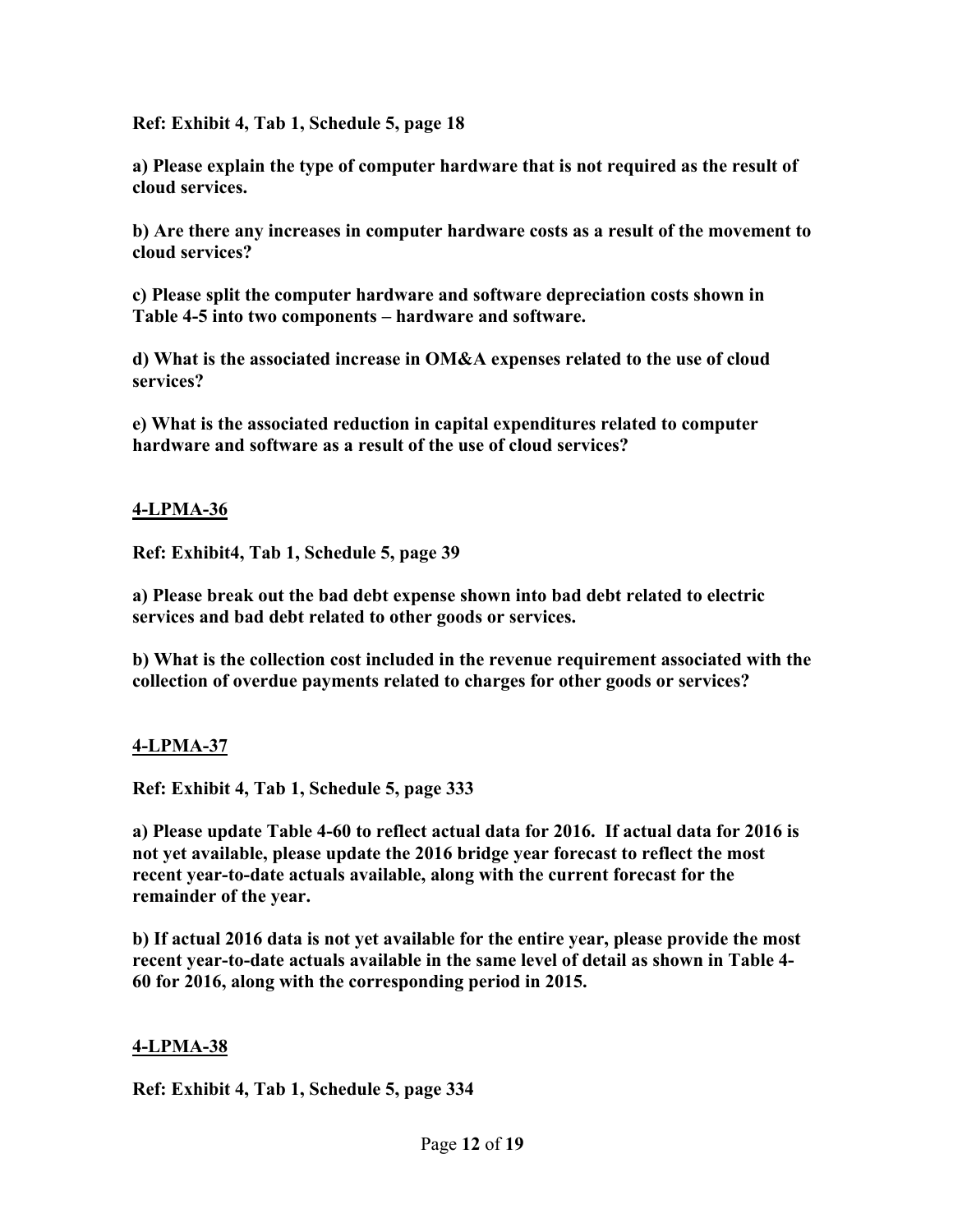**a) Please update Table 4-61 to reflect the most recent year-to-date actuals for 2016 along with the current forecast for the remainder of 2016, consistent with the update for the bridge year requested in the previous interrogatory.** 

**b) Are there any one-time expenditures that are included in the 2013 to 2016 cost drivers that are not expected to occur in 2017? If yes, please identify and quantify the one-time expenditure(s) and the years in which those expenditures took place.** 

**c) Are there any one-time expenditures included in the 2017 forecast? If yes, please identify and quantify the one-time expenditure(s).** 

### **4-LPMA-39**

**Ref: Exhibit 4, Tab 1, Schedule 5, pages 338-339** 

**How does London Hydro account for revenues and costs associated with billable activities? Are the costs recorded in OM&A accounts and the revenues recorded in other revenue accounts; is the revenue recorded in other revenue accounts and the costs recorded in account 4380; or is the revenue received used as an offset to the OM&A costs directly?** 

### **4-LPMA-40**

**Ref: Exhibit 4, Tab 1, Schedule 5, page 341** 

**Please add two lines to Table 4-64 that shows the total compensation (salary, wages, benefits) that are included in OM&A and the amount that is capitalized. If these two figures do not add up to the totals shown in Table 4-64, please add a third throw and explain where these costs are included in the revenue requirement.** 

### **4-LPMA-41**

**Ref: Exhibit 4, Tab 1, Schedule 5, page 386** 

**Do the cost recoveries shown in Table 4-93 represent the recovery of only OM&A costs, or do they also recover costs such as depreciation, PILs and return on capital associated with the assets used to perform the services, such as water billing? If not, please explain why these capital related costs are not recovered.**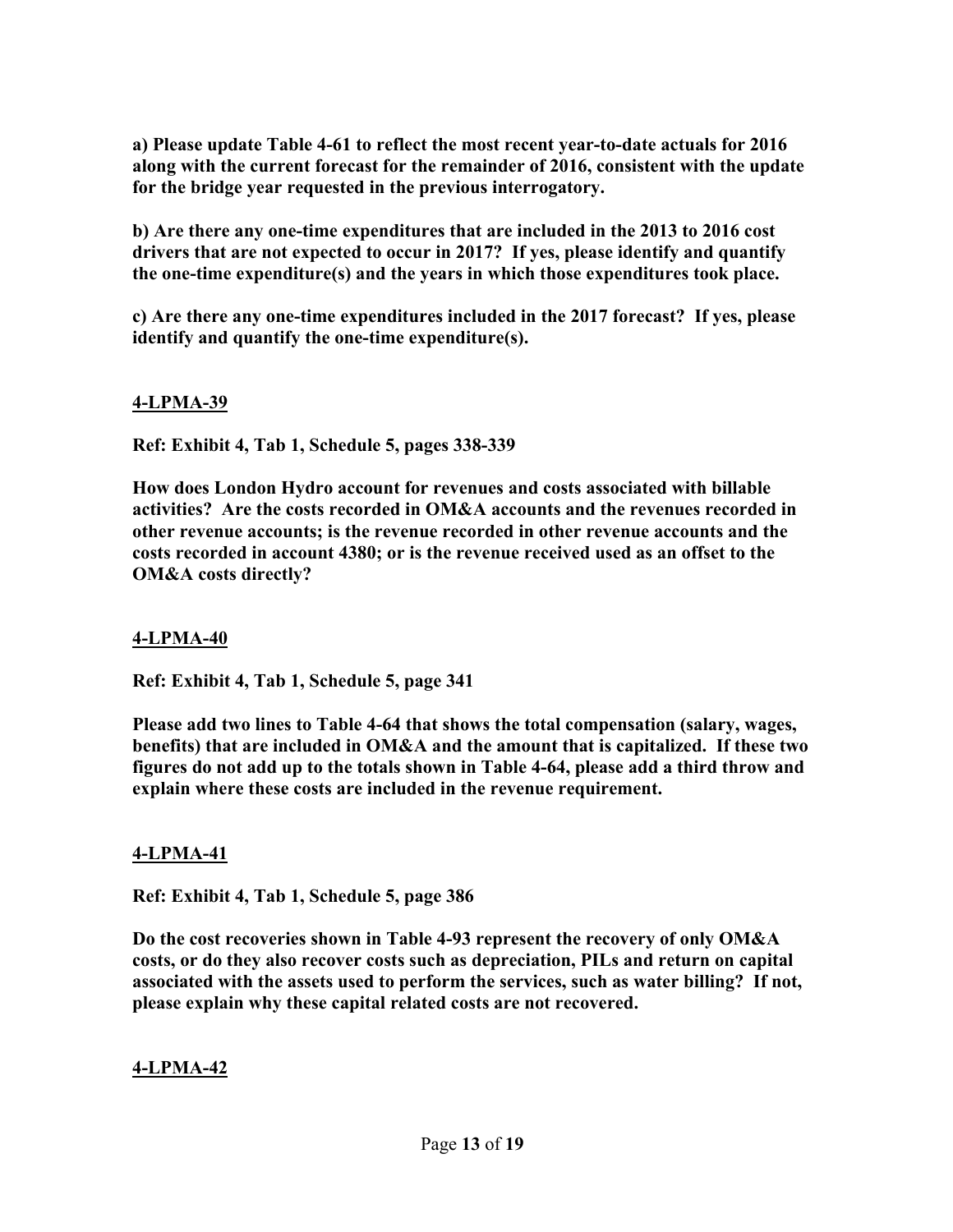**Ref: Exhibit 4, Tab 1, Schedule 5, page 440** 

**Are the figures shown for 2015 and 2016 in Table 4-119 and the costs shown for 2014, 2015 and 2016 in Table 4-120 related to costs that are being amortized over 5 years beginning in 2017 included in the OM&A figures shown in Tables 4-3 or 4-4? For example, is the \$38,964 shown in Table 4-119 as consultants' costs for regulatory matters in 2015 included in the 2015 total actual OM&A figure of \$35,098,651 in Table 4-3?** 

#### **4-LPMA-43**

**Ref: Exhibit 4, Tab 1, Schedule 5, page 441** 

**Please provide the amounts for the OEB cost assessment fees for the July through September, 2016 period and, if available, the October through December, 2016 period.** 

#### **4-LPMA-44**

**Ref: Exhibit 4, Tab 1, Schedule 5, page 403** 

**Please explain the facilities restorations deductions shown in Table 4-104, along with the corresponding reduction in CCA additions of the same amounts shown in the CCA schedules in Appendix 4-4 and Appendix 4-5.** 

#### **4-LPMA-45**

**Ref: Exhibit 4, Tab 1, Schedule 5, page 406** 

**a) Please explain why London Hydro has used the average of 2012 through 2015 to estimate the SR&ED income tax credit in Table 4-107, rather than the average of 2013 through 2015.** 

**b) The adjusted SR&ED income tax credits have grown each year over the 2012 through 2015 period. Please explain fully why this trend is not expected to continue in 2016 and 2017.** 

#### **EXHIBIT 5 - COST OF CAPITAL AND CAPITAL STRUCTURE**

#### **5-LPMA-46**

**Ref: Exhibit 5, Tab 1, Schedule 1**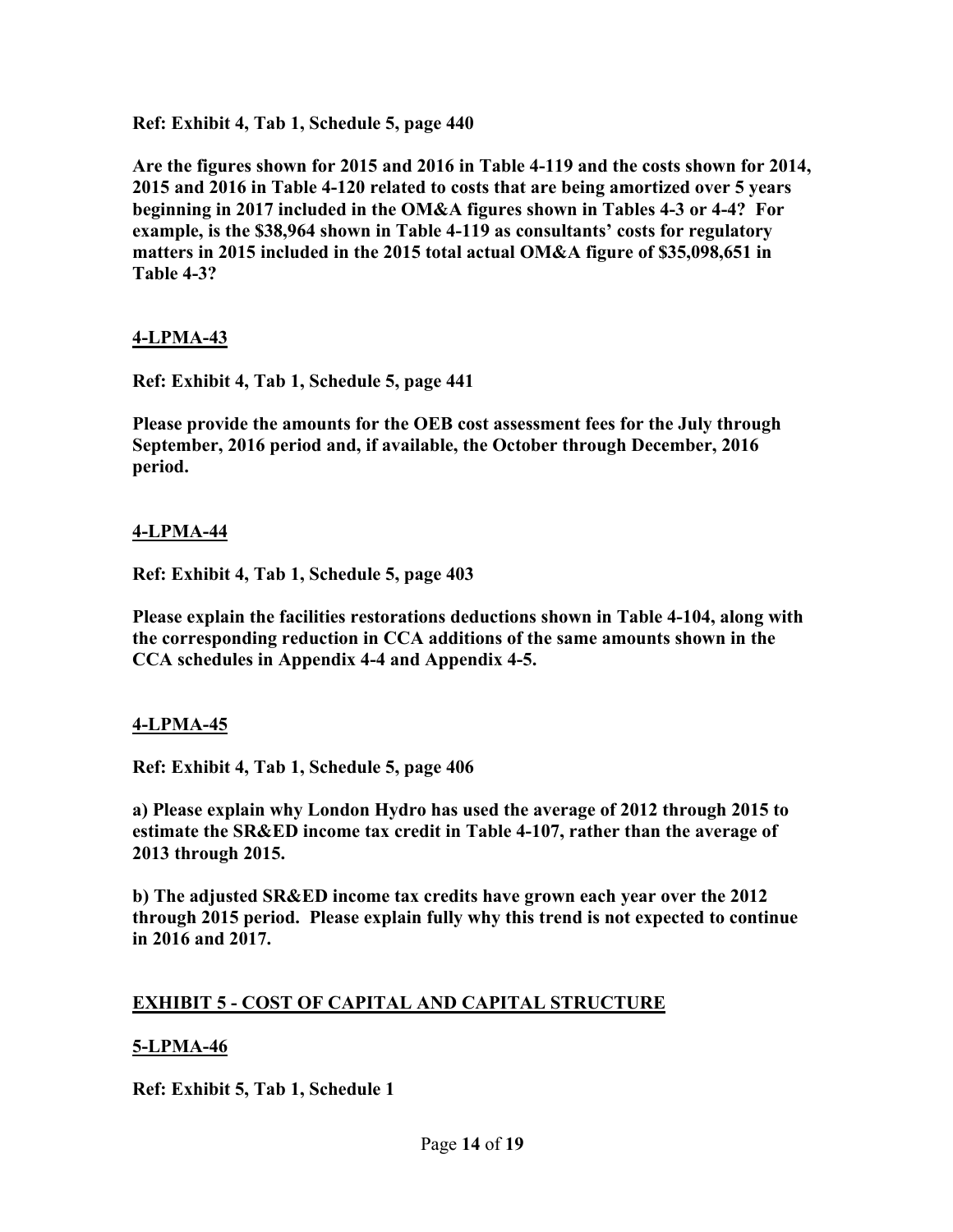**Please reconcile the \$23.5 million smart meter loan noted at lines 15-22 of page 2 with the \$\$20.5 million smart meter loan described at lines 5-11 of page 4.** 

### **5-LPMA-47**

**Ref: Exhibit 5, Tab 1, Schedule 1** 

**After borrowing \$20 million in 2017, the actual long term debt will be just under \$110 million, while the deemed long term debt is just under \$170 million. Please explain why London Hydro continues to be underleveraged relative to its deemed capital structure.** 

#### **5-LPMA-48**

**Ref: Exhibit 5, Tab 1, Schedule 1** 

**a) What is the forecasted term of the future debt forecast for July, 2017 of \$20 million?** 

**b) Does London Hydro propose to have this debt mature at the same time as the Royal Bank loan of \$85 million which matures in 2022?** 

#### **EXHIBIT 6 - CALCULATION OF REVENUE DEFICIENCY OR SUFFICIENCY**

#### **6-LPMA-49**

**Ref: Exhibit 6, Tab 1, Schedule 1** 

**Based on any corrections, changes or updates, please:** 

- **a) Provide updated Tables 6.1.1.1 through 6.1.1.10,**
- **b) Provide an updated RRWF that includes the appropriate and necessary entries in the Tracking Form indicating the interrogatory response which is the basis for the change made. Please also provide the RRWF in electronic form.**

#### **6-LPMA-50**

**Ref: Exhibit 6, Tab 1, Schedule 1, Attachment 2**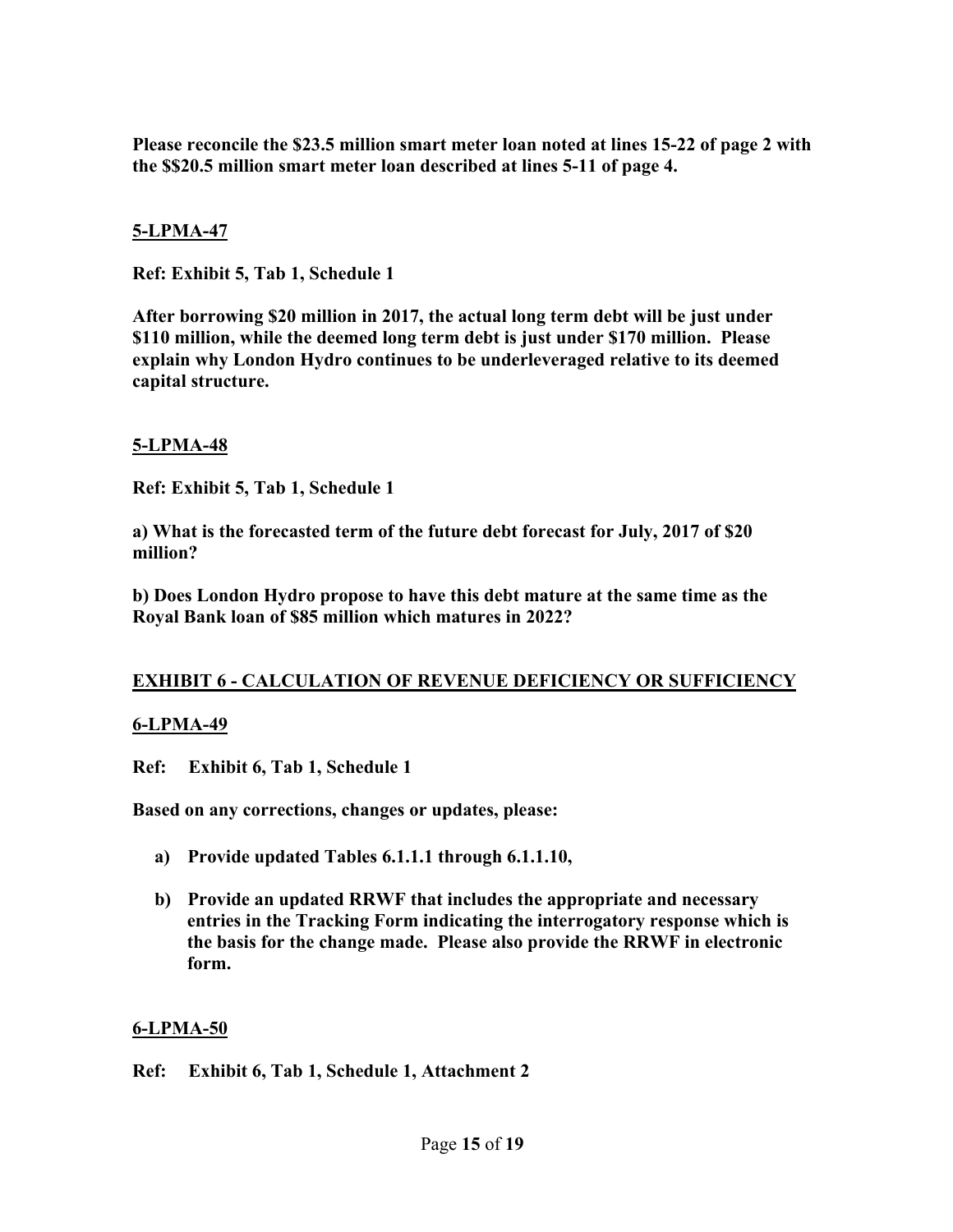**a) Please update the cost of power calculates based on the October 14, 2016 Regulated Price Plan Price Report and any other changes (such as rural rate protection or wholesale market service rates) that have changed since the calculation was done. Please provide an updated Attachment 2 that reflects the changes.** 

**b) Please explain how the loss adjusted kWh's shown in the pass-thru revenue table are related to the kWh's shown in the first table of Attachment 2 and the requested loss factors to be applied.** 

**c) Please explain the difference in the kWh's shown in Attachment 2 with the figures shown Exhibit 3, Tab 1, Schedule 2, Attachment 1. For example, the residential kWh's are shown as 1,084,665,529 in the first table in Attachment 2 and 1,102,334,960 in the second table in Attachment 2, while the corresponding figure in Attachment 1 of Exhibit 3, Tab 1, Schedule 2 is 1,068,671,798.** 

# **EXHIBIT 7 – COST ALLOCATION**

# **7-LPMA-51**

**Ref: Amendment to 2017 Cost of Service Application dated December 2, 2016** 

**Please explain why the status quo ratios shown in the top table on page 7 of 11 in the Amendment do not match the ratios calculated in the updated cost allocation model that was also filed on December 2, 2016.** 

# **7-LPMA-52**

**Ref: Exhibit 7, Tab 1, Schedule 1** 

**Please provide a live excel spreadsheet that contains the proposed demand allocators for each rate class (i.e. the figures in Sheet I8 in the cost allocation model), the demand allocators that would be in Sheet I8 if London Hydro did not use the load profiles based on updated comprehensive hourly load data but continued to use the load profiles from the previously approved cost allocation model, scaled to meet the current forecast and a third version of Sheet I8 that shows the difference between the two sets of figures calculated above.** 

# **7-LPMA-53**

**Ref: Exhibit 7, Tab 1, Schedule 1** 

**On page 7 it is stated that for the largest customers, London Hydro is using load profiles derived in the same manner as in previous cost of service applications.**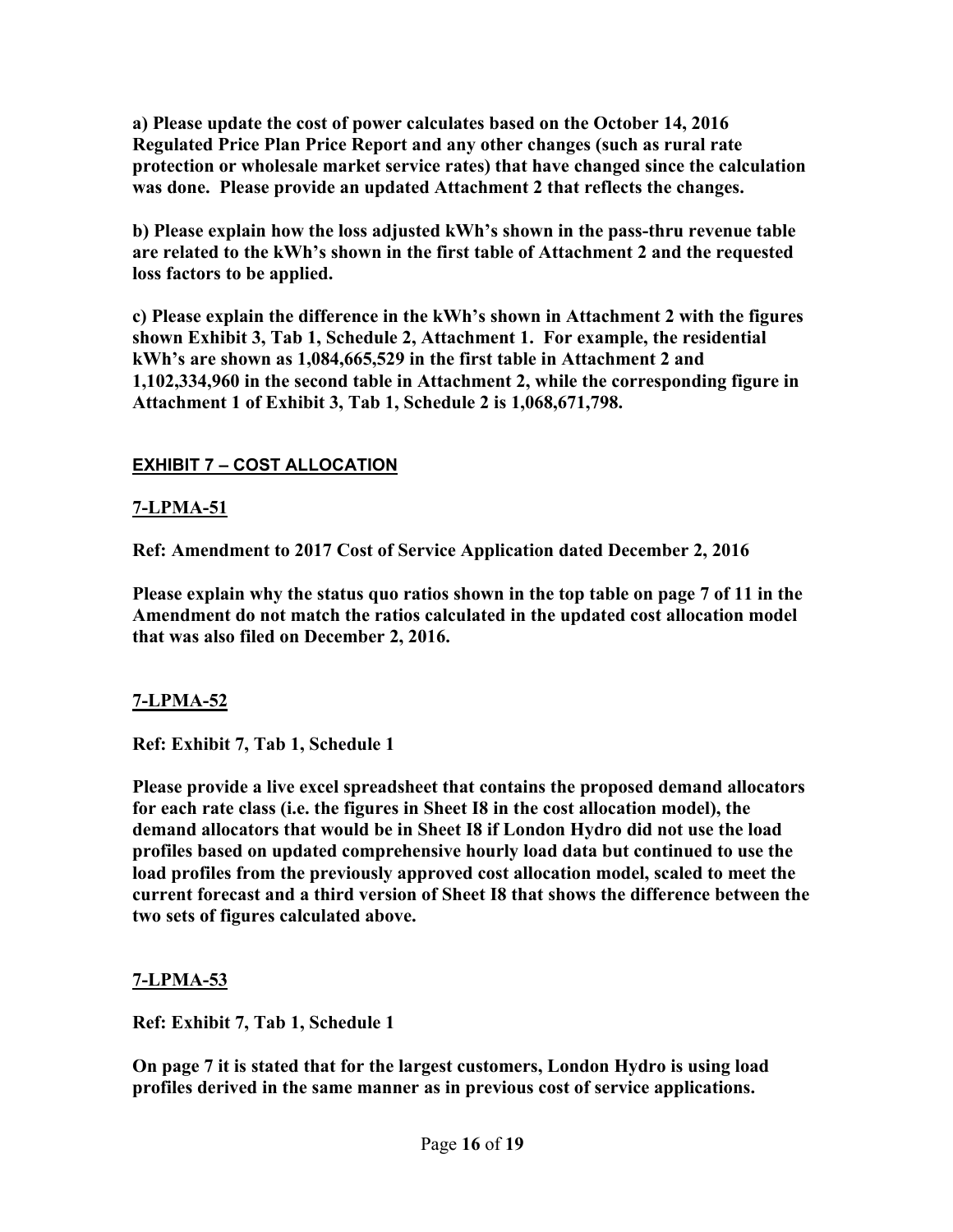**a) Which rate classes are these largest customers in? In particular are these customers those in the GS>50 class that have demand meters?** 

**b) Please provide a description of the methodology used to derive the load profiles of these customers if this is different that the methodology described on page 8 for the GS>50 demand meter customers.** 

### **7-LPMA-54**

**Ref: Exhibit 7, Tab 1, Schedule 2** 

**At page 2, the evidence states that the actual monthly load factor for the GS<50 class is about 10% lower than in the statistical province-wide sample used previously, which results in a higher cost allocation to that class compared to the 2013 cost of service application.** 

**a) What does London Hydro mean by "load factor"?** 

**b) Please reconcile the statement that there is a higher allocation of costs to the GS<50 class with the higher revenue to cost ratio shown in Table 7.1.2.2 shown for 2017 that would imply lower costs have been allocated to this rate class.** 

### **7-LPMA-55**

**Ref: Exhibit 7, Tab 1, Schedule 3 & Dec. 2, 2016 Amendment** 

**Please explain why London Hydro has proposed a four year phase-in period.** 

### **7-LPMA-56**

**Ref: Exhibit 7, Tab 1, Schedule 3 & Dec. 2, 2016 Amendment** 

**a) What is the total bill impact for each of the rate classes that are below the floor in the target ranges for the revenue to cost ratios based on the London Hydro proposal in the test year?** 

**b) What is the total bill impact for each of the rate classes that are below the floor in the target ranges for the revenue to cost ratios if they are increased to the floor in the test year?** 

**c) Please explain why London Hydro is increasing only the GS>50 revenue to cost ratio to offset the revenue shortfall from those classes that are below the floor when the GS 1,000 to 4,999 ratio is less than that of the GS>50 class.**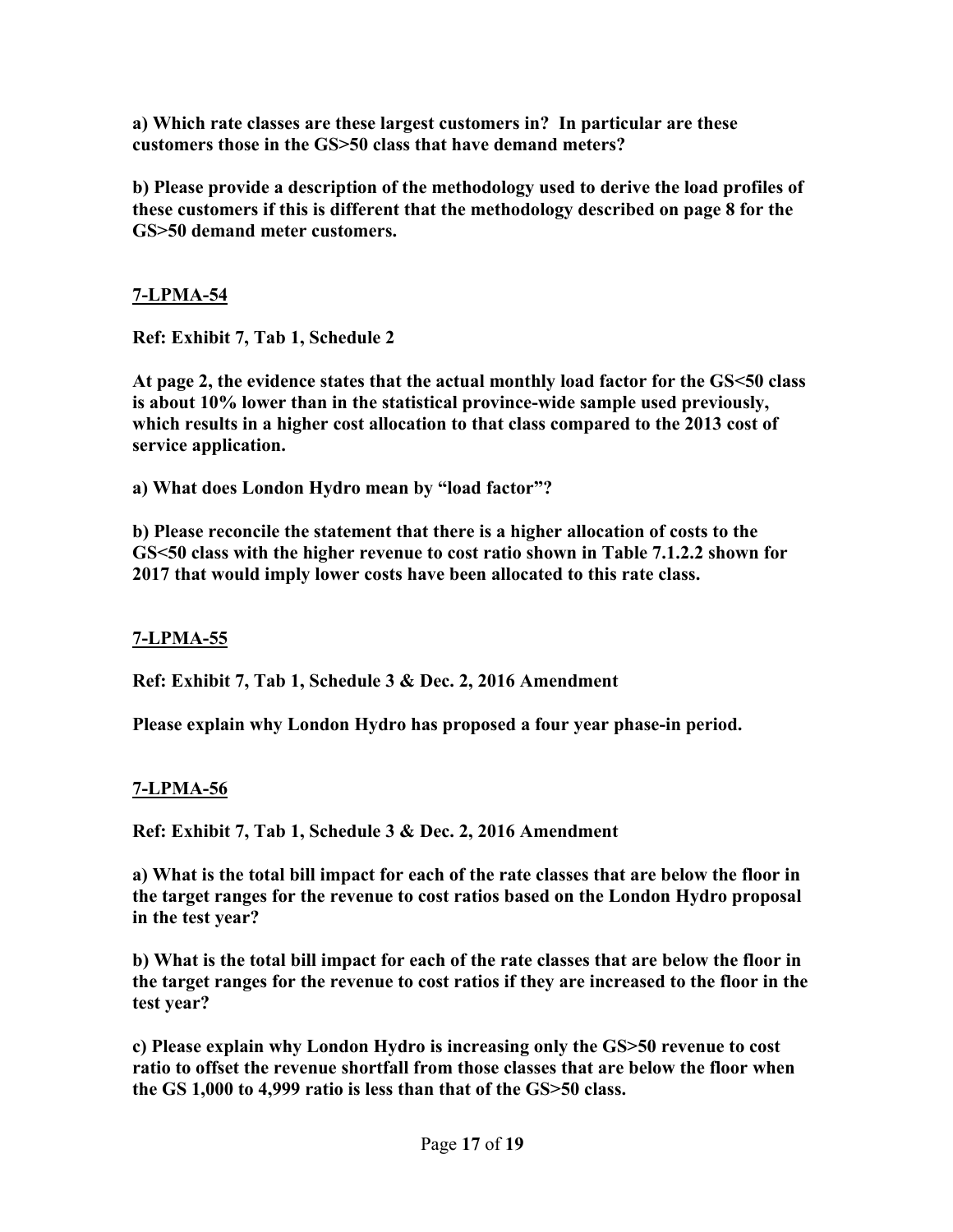**d) Please explain why London Hydro is not reducing the revenue to cost ratio for the GS<50 class down to the top of the approved range (120%) in the test year.** 

### **7-LPMA-57**

**Ref: Exhibit 7, Tab 1, Schedule 3** 

**a) Please calculate the resulting revenue to cost ratios for the various classes in 2017 if the following changes are made: GS<50 reduced to 120%, street lighting reduced to 120%, sentinel lighting increased to 70%, USL increased to 80%, no change to the residential or large use ratios and the ratio is set equal to one another for the remaining rate classes.** 

**b) Based on the above approach, what is the total bill impact for each rate class?** 

**c) What is the maximum revenue to cost ratio that can be used in 2017 for each of the classes that are below the floor of the target range that results in a maximum 10% increase in the total bill?** 

### **EXHIBIT 8 - RATE DESIGN**

### **8-LPMA-58**

**Ref: Exhibit 8, Tab 1, Schedule 1** 

**Please provide versions of Tables 8.14.1.3 through 8.14.1.6 for the levels of consumption shown for residential customers only, if the monthly fixed charge were set at the ceiling of \$17.02, as shown in Table 8.1.1.6.** 

### **8-LPMA-59**

**Ref: Exhibit 8, Tab 1, Schedule 1** 

**a) Please explain why London Hydro is proposing to put microFIT and FIT customers in the GS<50 and GS>50 rate classes, rather than maintaining the existing rate classes as they are and directly allocating the \$200,000 in costs associated with the microFIT and FIT customers to them?** 

**b) Has London Hydro engaged any of the microFIT and FIT customers to get their feedback on the proposed changes to their rates?**